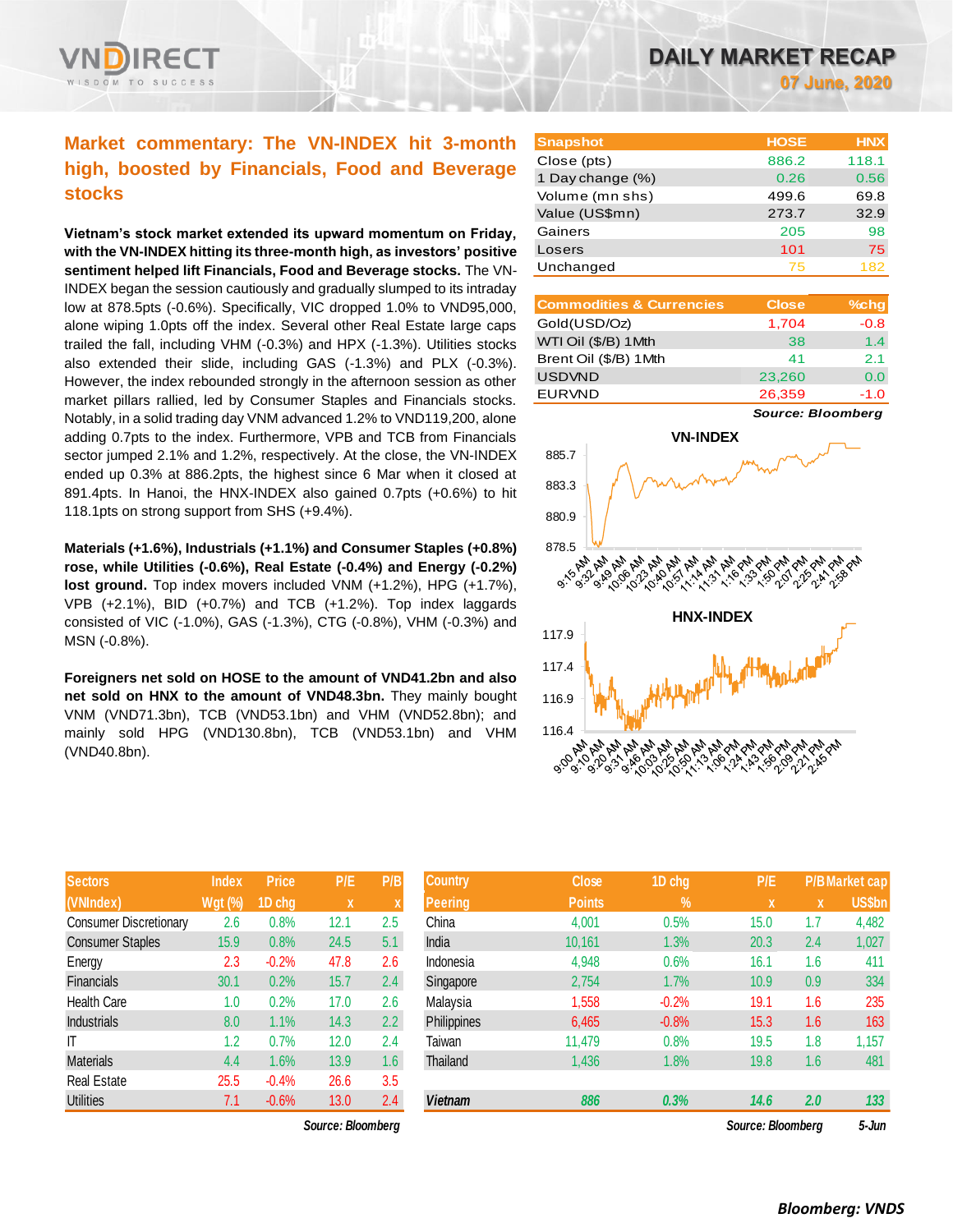

## **Market News**

**Oil set for sixth weekly gain as OPEC+ nears cut extension deal.** Oil was headed for a sixth weekly gain after OPEC+ reached a tentative agreement to extend record production cuts until the end of July. Futures in New York edged higher toward US\$38 a barrel on Friday and are up around 6% this week. After almost a week of wrangling, Saudi Arabia and Russia clinched a deal with Iraq, according to a delegate. The pair were pushing Baghdad to stop shirking its share of cuts and to compensate for past non-compliance. OPEC+ will meet Saturday at 4 p.m. Vienna time, delegates said. In another potentially bullish driver for oil prices, analysts have been poring over U.S. inventory numbers that don't add up. While it's unclear where the discrepancy lies, data sets including stockpiles, output, imports and exports are signaling that official figures on at least some supplies are excessive. *(Bloomberg)*

**Vietnam's corporate bond activity welcome as market shocks persist unabated:** The recent skyrocketing demand for corporate bonds, fuelled by lowered interest rates and ebb and flow of the economy, has raised questions of high-yield coming with high risks. Vietnam has witnessed a surge in corporate bond issuances recently, with names such as BIDV, Masan, and TNR Holdings leading the way. The trend, according to market watchdogs, is a welcome sign amidst volatilities hitting the financial markets as the global slowdown deepens. In the first four months of this year, Vietnamese companies issued bonds worth more than VND60tr (US\$2.6bn), edging up less than 1% on-year. According to Yuanta Securities, the popularity of raising capital via bond issuance has been increasing, with some new sectors including household and personal products, food and beverages, tobacco, energy, and retail. Specifically, unlisted firms were the key issuers in the first quarter, despite decreasing by 16.4% on-year. Firms with high issuance value of more than VND2tr (US\$8.7m) were mainly unlisted.

The spread of the COVID-19 pandemic has triggered simultaneous shocks to the whole economy. As a result, financing demand also experienced a sluggish road, pushing more companies towards opting for high-yield bonds to attract more funds. Given that the rebound in corporate bonds has been driven by increasing corporate demand to raise funds and investors looking for yield advantages, it is essential for local and international players alike to understand the rules, risks, and vulnerabilities evolving in this market. There are more firms issuing high-yield bonds ranging 10-14% annually, which could be viewed as "pockets of vulnerabilities". Meanwhile, the Ministry of Finance last month warned businesses to control their bond issuances. Previously, the State Bank of Vietnam also questioned the credibility of bond investment activities and warned of potential disorderly price moves and losses for investors. Moreover, many buyers are using corporate bonds as an alternative to cash. However, fewer dealers are willing to trade bonds in size, leading to liquidity risk. *(Vietnamnet.vn)*

# **Coverage Universe Update**

**Pha Lai Thermal Power JSC (PPC) – Update – Add (+14.7%)**

**Sales volume: strong in 1Q20, solid in FY20F**

**1Q20 revenue rose on higher sales output.** PPC's 1Q20 revenue reached VND2,233bn (+30.7% yoy) thanks to a 42% yoy increase in electricity sales volume to 1,588m kWh, given that coal-based plants were highly utilized to compensate for the supply shortage from hydropower and gas-fired power. However, 1Q20 GM narrowed by 11.8% pts due to a 45% yoy surge in input material cost, which we believe mainly due to the two upward adjustments in domestic coal price in Jan and Mar 19. Accordingly, NP fell 44% yoy to VND135.2bn.

**PPC would benefit from high thermal utilisation in FY20F** as Vietnam Electricity (EVN) raises the coal-fired mobilisation rate because of a supply shortfall from hydropower and gas-fired plants in 1H20. Therefore, we revise upward our FY20F sales volume forecast by 15% to 5,728m kWh (+4.0% yoy), which already takes into account the expected overhaul at PL1 and PL2 plants in 3Q20F. This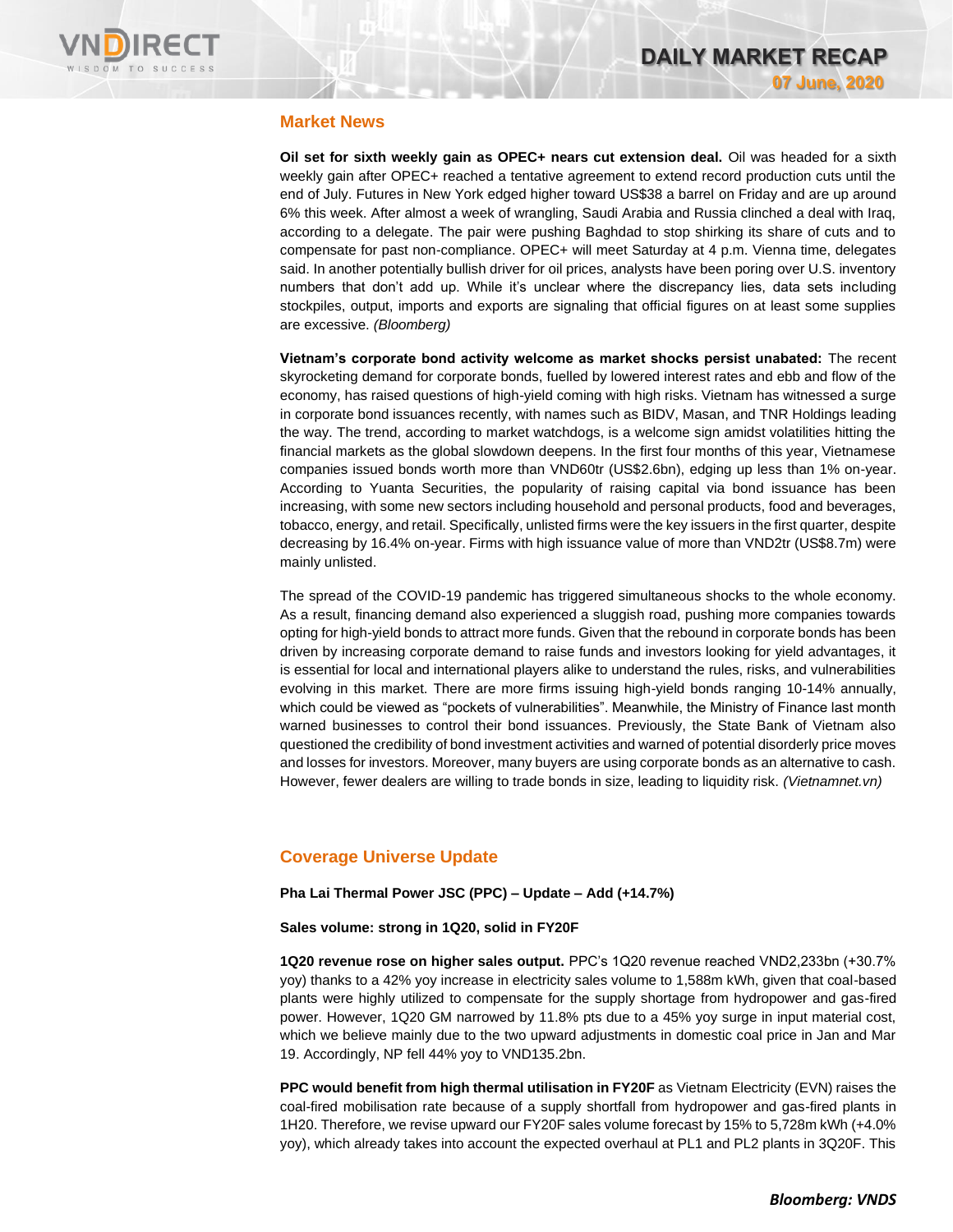

would more than offset the 2.5% decline in ASP, which mainly results from weaker CGM price caused by covid-19 disruptions. Accordingly, net revenue is expected to increase 1.1% yoy to VND8,276bn**.**

**Maintenance expenses to rise in FY20F before declining in FY21F.** PPC plans FY20F maintenance expenses of VND567bn (+76% yoy) which is due to longer-than-expected maintenance workload in 2019 which has lingered in 2020. However, we observed that PPC's actual maintenance expenses were usually lower than that planned in the past five years. Thus we estimate FY20F maintenance expense to jump 39% yoy to VND450bn (up 21% from previous forecast) before normalizing to VND400bn in FY21F.

**We raise FY20F net profit forecast by 6.6% to VND810bn** on the back of (1) a 15% increase in sales volume forecast and (2) higher cash dividend received from its affiliate Hai Phong Thermal Power Company (HND) from VND750 to VND1,500/share, assuming its strong performance in 2019 to sustain onwards. We estimate FY20F net profit to slump 35.8% yoy due to higher coal costs, the surge in maintenance expenses and lack of provision reversal like in 2019.

**Reiterate ADD with lower DCF-based TP of VND27,400.** We think PPC remains a solid play in the power sector amid the current supply shortage from other power sources, with low debts, plants almost fully depreciated and high dividend yield of 8.2% in FY20F. Downside risks are: 1) technical issues in operation, and 2) lowerthan-expected CGM price.

*Read the full report[: HERE](https://static-02.vndirect.com.vn/uploads/prod/Daily-Market-Recap-Dec-17-NLG.pdf)*

### **Notable Corporate Events**

**PetroVietnam Gas Joint Stock (GAS HOSE VN) - 5M20 business results:** GAS's 5M20 profit before tax reached VND4,500bn, making up more than 54% of its annual target, based on data released at a company meeting. *(Ndh.vn)*

*<to be continued>*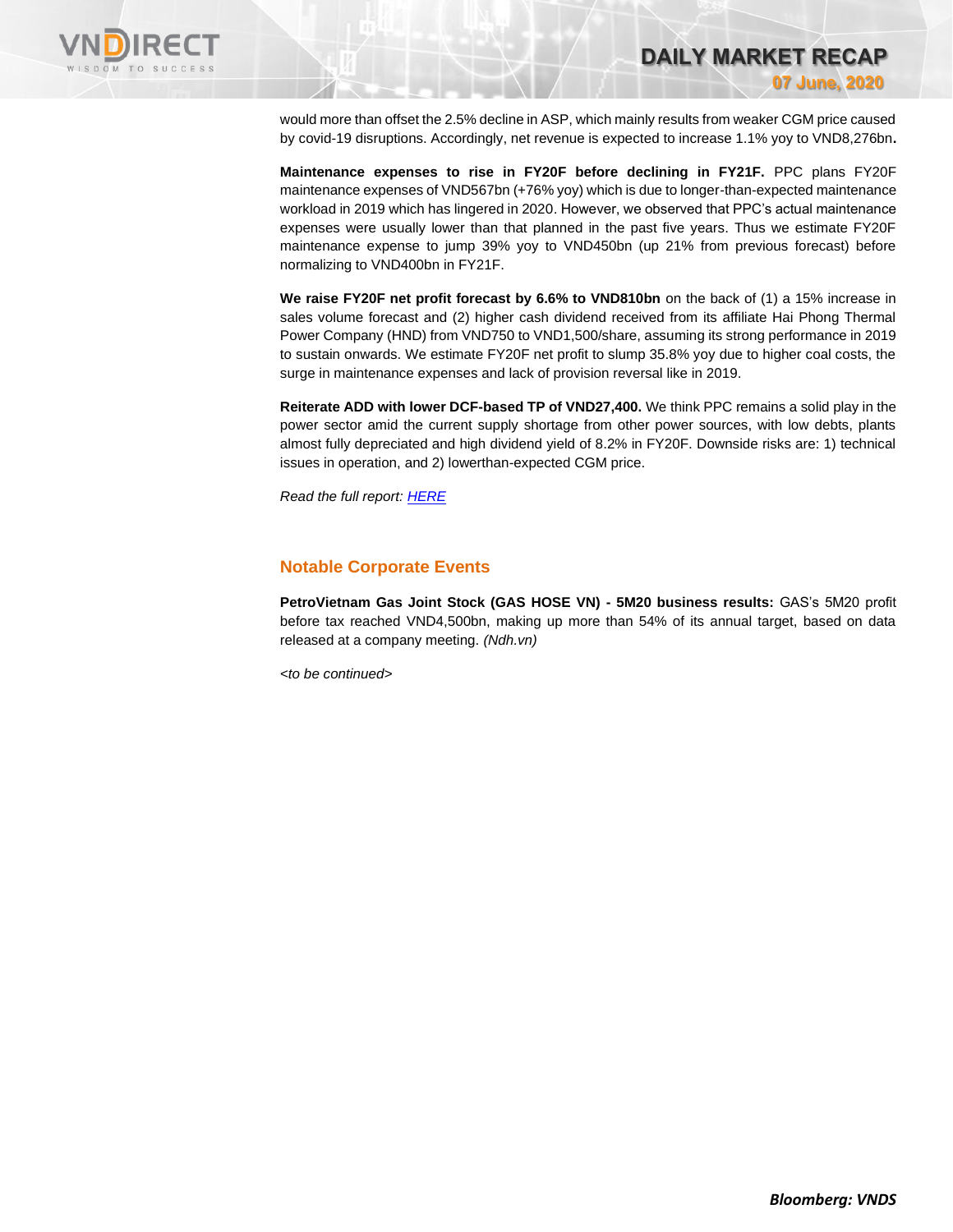# **COVERAGE SUMMARY**

|               |                    | <b>Adjusted target</b> |                       |               |                      |                      |
|---------------|--------------------|------------------------|-----------------------|---------------|----------------------|----------------------|
| <b>Ticker</b> | <b>Close price</b> | price                  | <b>Dividend yield</b> | <b>Upside</b> | <b>Recomendation</b> | <b>Latest report</b> |
|               |                    |                        |                       |               |                      |                      |
| PC1           | 18,100             | 17,200                 | 0.0%                  | $-5.0%$       | <b>HOLD</b>          | $Link$               |
| <b>LPB</b>    | 8,800              | 10,000                 | 0.0%                  | 13.6%         | <b>HOLD</b>          | Link                 |
| NLG           | 24,250             | 39,600                 | 3.0%                  | 66.3%         | ADD                  | Link                 |
| <b>ACV</b>    | 63,600             | 105,000                | 0.0%                  | 65.1%         | <b>ADD</b>           | Link                 |
| <b>DPM</b>    | 14,850             | 15,800                 | 9.0%                  | 15.4%         | ADD                  | $Link$               |
| QNS           | 26,100             | 44,300                 | 2.7%                  | 72.4%         | ADD                  | Link                 |
| <b>LTG</b>    | 22,000             | 27,300                 | 8.7%                  | 32.8%         | ADD                  | Link                 |
| VCB           | 89,000             | 86,200                 | 1.2%                  | $-2.0%$       | <b>HOLD</b>          | Link                 |
| MBB           | 17,900             | 26,200                 | 5.5%                  | 51.9%         | ADD                  | Link                 |
| <b>VPB</b>    | 24,500             | 21,200                 | 0.0%                  | $-13.5%$      | <b>REDUCE</b>        | Link                 |
| <b>TCM</b>    | 19,850             | 28,200                 | 2.8%                  | 44.9%         | ADD                  | $Link$               |
| <b>HPG</b>    | 27,050             | 32,800                 | 2.3%                  | 23.5%         | ADD                  | Link                 |
| <b>PVT</b>    | 11,550             | 18,100                 | 14.3%                 | 71.0%         | ADD                  | Link                 |
| <b>STK</b>    | 17,900             | 22,400                 | 8.5%                  | 33.6%         | ADD                  | Link                 |
| AAA           | 13,750             | 25,300                 | 17.8%                 | 101.8%        | ADD                  | Link                 |
| <b>PNJ</b>    | 63,700             | 78,800                 | 2.8%                  | 26.6%         | <b>ADD</b>           | Link                 |
| <b>KDH</b>    | 23,350             | 28,300                 | 2.5%                  | 23.7%         | ADD                  | $Link$               |
| <b>DCM</b>    | 8,430              | 8,900                  | 11.7%                 | 17.3%         | ADD                  | Link                 |
| <b>VTP</b>    | 133,300            | 111,000                | 1.8%                  | $-14.9%$      | <b>REDUCE</b>        | $Link$               |
| ACB           | 25,200             | 28,500                 | 2.8%                  | 15.9%         | ADD                  | Link                 |
| GAS           | 77,000             | 61,800                 | 4.1%                  | $-15.6%$      | <b>REDUCE</b>        | $Link$               |
| <b>PVS</b>    | 13,400             | 16,500                 | 7.3%                  | 30.4%         | ADD                  | Link                 |
| <b>PVD</b>    | 11,350             | 16,500                 | 0.0%                  | 45.4%         | ADD                  | Link                 |
| <b>MSH</b>    | 36,500             | 51,600                 | 11.6%                 | 53.0%         | ADD                  | Link                 |
| <b>MWG</b>    | 86,100             | 139,900                | 3.3%                  | 65.8%         | ADD                  | $Link$               |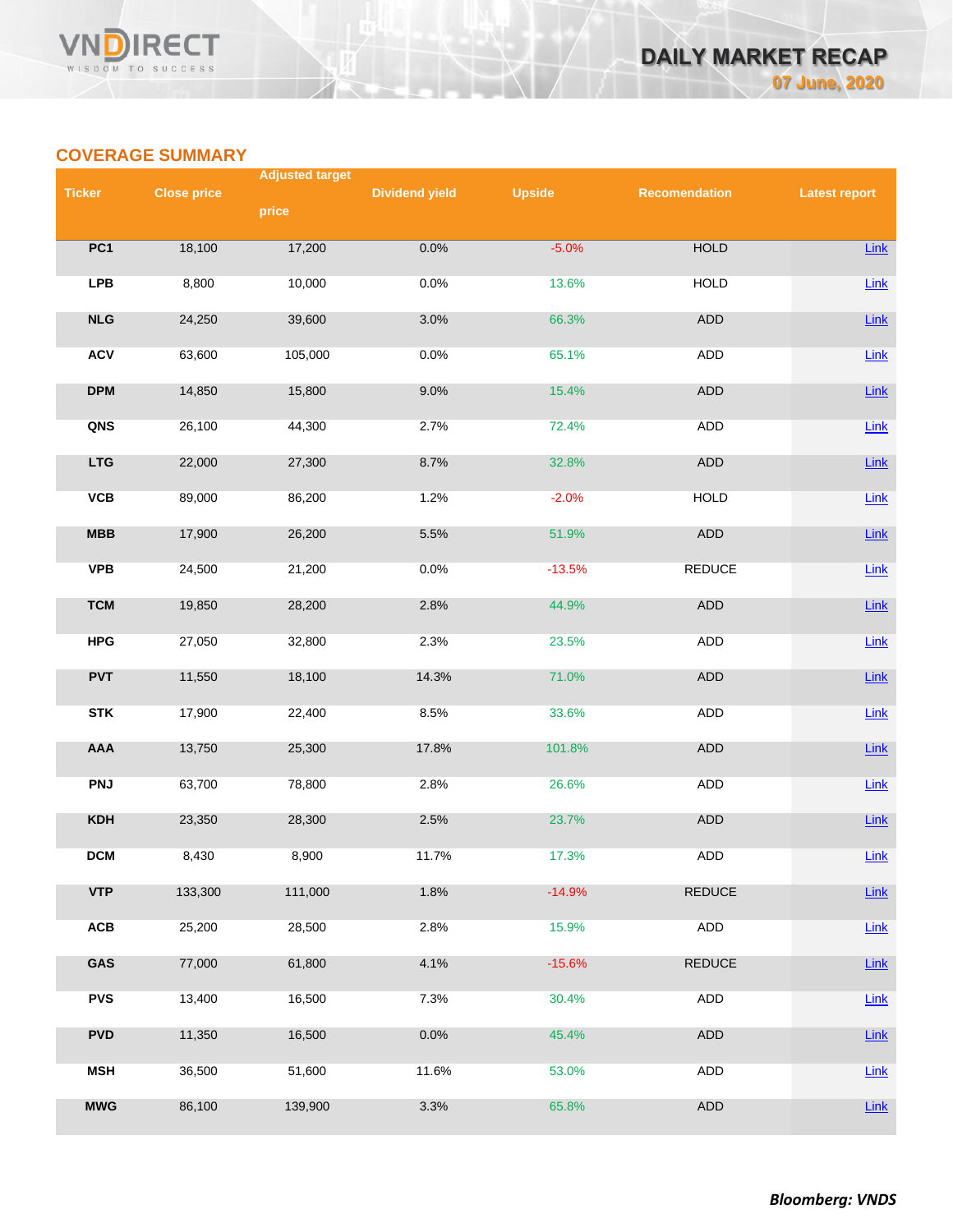

# **DAILY MARKET RECAP**

**07 June, 2020**

|               |                    | <b>Adjusted target</b> |                       |               |                      |                      |
|---------------|--------------------|------------------------|-----------------------|---------------|----------------------|----------------------|
| <b>Ticker</b> | <b>Close price</b> |                        | <b>Dividend yield</b> | <b>Upside</b> | <b>Recomendation</b> | <b>Latest report</b> |
|               |                    | price                  |                       |               |                      |                      |
|               |                    |                        |                       |               |                      |                      |
| <b>POW</b>    | 10,550             | 16,700                 | 0.0%                  | 58.3%         | <b>ADD</b>           | Link                 |
|               |                    |                        |                       |               |                      |                      |
|               |                    |                        |                       |               |                      |                      |
| <b>TCB</b>    | 21,450             | 27,400                 | 0.0%                  | 27.7%         | <b>ADD</b>           | Link                 |
|               |                    |                        |                       |               |                      |                      |
| <b>PPC</b>    | 25,850             | 27,400                 | 8.7%                  | 14.7%         | <b>HOLD</b>          | Link                 |
|               |                    |                        |                       |               |                      |                      |
| <b>VIB</b>    | 17,600             | 23,800                 | 0.0%                  | 35.2%         | <b>ADD</b>           | Link                 |
|               |                    |                        |                       |               |                      |                      |
| <b>KBC</b>    | 14,400             | 17,500                 | 0.0%                  | 21.5%         | ADD                  | Link                 |
|               |                    |                        |                       |               |                      |                      |
| <b>VNM</b>    | 119,200            | 131,000                | 5.3%                  | 15.2%         | <b>ADD</b>           | $Link$               |
|               |                    |                        |                       |               |                      |                      |
| <b>VHM</b>    | 77,300             | 104,300                | 1.5%                  | 36.4%         | ADD                  | Link                 |
|               |                    |                        |                       |               |                      |                      |
| <b>VJC</b>    | 114,300            | 142,200                | 2.7%                  | 27.1%         | <b>ADD</b>           | Link                 |
|               |                    |                        |                       |               |                      |                      |
| <b>VHC</b>    | 37,200             | 39,700                 | 3.3%                  | 10.0%         | <b>HOLD</b>          | Link                 |
|               |                    |                        |                       |               |                      |                      |
| <b>VRE</b>    | 28,450             | 42,600                 | 0.0%                  | 49.7%         | <b>ADD</b>           | $Link$               |
|               |                    |                        |                       |               |                      |                      |
| <b>GMD</b>    | 20,850             | 29,500                 | 0.0%                  | 41.5%         | ADD                  | Link                 |
|               |                    |                        |                       |               |                      |                      |
| <b>DBC</b>    | 54,000             | 35,500                 | 1.2%                  | $-33.1%$      | <b>REDUCE</b>        | $Link$               |
|               |                    |                        |                       |               |                      |                      |
| <b>FPT</b>    | 48,700             | 64,348                 | 4.8%                  | 36.9%         | <b>ADD</b>           | Link                 |
|               |                    |                        |                       |               |                      |                      |
| <b>MML</b>    |                    |                        |                       |               |                      |                      |
|               | 51,800             | 73,700                 | 0.0%                  | 42.3%         | <b>ADD</b>           | Link                 |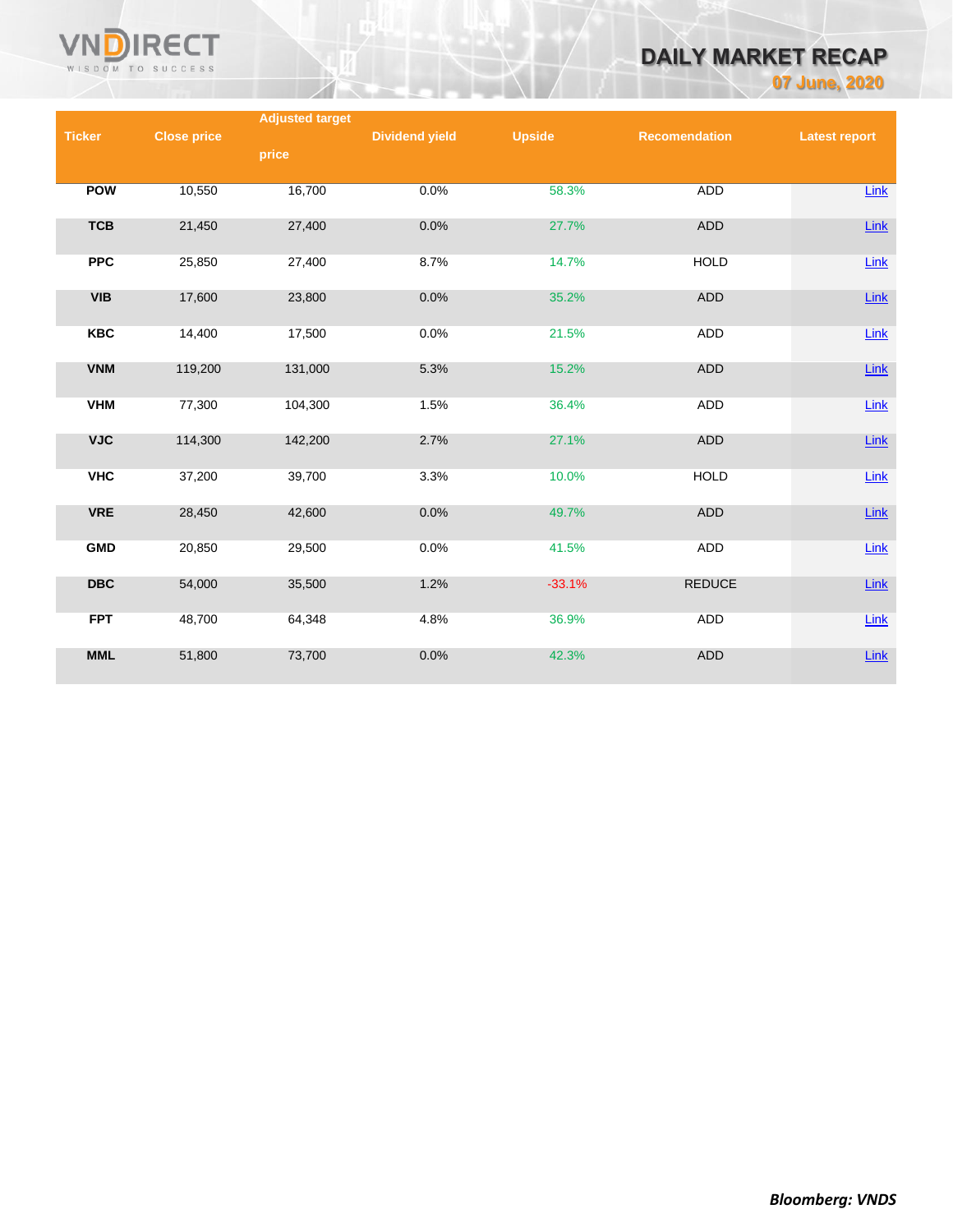# **MARKET MOVEMENTS**

WISDOM TO SUCCESS

RECT

| <b>HOSE</b>        |              |       |         |               |              |  |  |  |  |
|--------------------|--------------|-------|---------|---------------|--------------|--|--|--|--|
| <b>Top gainers</b> |              |       |         |               | <b>VND</b>   |  |  |  |  |
| <b>Ticker</b>      | Last         | Cha   | $%$ chq | Vol.          | <b>Index</b> |  |  |  |  |
|                    | <b>Price</b> |       |         |               | impact       |  |  |  |  |
| <b>HBC</b>         | 9,630        | 630   |         | 7.00 12.77MLN | 0.042        |  |  |  |  |
| <b>HQC</b>         | 1,530        | 100   |         | 6.99 46.21MLN | 0.014        |  |  |  |  |
| <b>HVH</b>         | 9,200        | 600   | 6.98    | 765,680       | 0.003        |  |  |  |  |
| <b>CMX</b>         | 18,450       | 1,200 | 6.96    | 935,190       | 0.009        |  |  |  |  |
| <b>GTN</b>         | 18,450       | 1,200 | 6.96    | 4.18MLN       | 0.086        |  |  |  |  |

| <b>Top losers</b> |              |        |         |         | <b>VND</b>   |
|-------------------|--------------|--------|---------|---------|--------------|
| <b>Ticker</b>     | Last         | Cha    | $%$ chq | Vol.    | <b>Index</b> |
|                   | <b>Price</b> |        |         |         | impact       |
| <b>SVC</b>        | 65,100       | 0      | $-7.00$ | 1,800   | 0.000        |
| <b>VAF</b>        | 6,790        | 470    | $-6.99$ | 10      | 0.005        |
| TNI               | 9,860        | $-640$ | $-6.98$ | 6.94MLN | $-0.010$     |
| <b>HAS</b>        | 6,930        | 0      | $-6.98$ | 4.500   | 0.000        |
| <b>EVG</b>        | 3,210        | 230    | $-6.96$ | 1.83MLN | 0.004        |

|               | <b>Top index movers</b> |       |      |               |              |  |  |  |  |  |
|---------------|-------------------------|-------|------|---------------|--------------|--|--|--|--|--|
| <b>Ticker</b> | Last                    | Cha   | %chq | Vol.          | <b>Index</b> |  |  |  |  |  |
|               | <b>Price</b>            |       |      |               | impact       |  |  |  |  |  |
| <b>VNM</b>    | 119,200                 | 1,400 | 1.19 | 1.08MLN       | 0.697        |  |  |  |  |  |
| <b>HPG</b>    | 27,050                  | 450   |      | 1.69 13.53MLN | 0.355        |  |  |  |  |  |
| <b>VPB</b>    | 24.500                  | 500   | 2.08 | 5.51MLN       | 0.351        |  |  |  |  |  |
| <b>BID</b>    | 42,100                  | 300   | 0.72 | 1.22MLN       | 0.345        |  |  |  |  |  |
| <b>TCB</b>    | 21,450                  | 250   | 1.18 | 2.25MLN       | 0.250        |  |  |  |  |  |

| <b>VND</b><br><b>Top index laggers</b> |              |          |         |         |              |  |  |  |  |
|----------------------------------------|--------------|----------|---------|---------|--------------|--|--|--|--|
| <b>Ticker</b>                          | Last         | Cha      | %chq    | Vol.    | <b>Index</b> |  |  |  |  |
|                                        | <b>Price</b> |          |         |         | impact       |  |  |  |  |
| VIC                                    | 95,000       | $-1,000$ | $-1.04$ | 525,870 | $-0.967$     |  |  |  |  |
| <b>GAS</b>                             | 77,000       | $-1,000$ | $-1.28$ | 881,330 | $-0.547$     |  |  |  |  |
| <b>CTG</b>                             | 24,450       | $-200$   | $-0.81$ | 5.42MLN | $-0.213$     |  |  |  |  |
| <b>VHM</b>                             | 77,300       | $-200$   | $-0.26$ | 2.19MLN | $-0.192$     |  |  |  |  |
| <b>MSN</b>                             | 63.000       | $-500$   | $-0.79$ | 1.83MLN | $-0.167$     |  |  |  |  |

| <b>VND</b><br><b>Top liquidity</b> |                      |       |         |                 |                 | <b>Top liquidity</b> |                      |        |         |                   | <b>VND</b>             |
|------------------------------------|----------------------|-------|---------|-----------------|-----------------|----------------------|----------------------|--------|---------|-------------------|------------------------|
| <b>Ticker</b>                      | Last<br><b>Price</b> | Chg   | $%$ chg | Val.<br>(VNDbn) | Index<br>impact | Ticker               | Last<br><b>Price</b> | Chg    | $%$ chg | Val.<br>(VNDbn)   | <b>Index</b><br>impact |
| <b>HPG</b>                         | 27.050               | 450   | .69     | 364             | 0.355           | <b>SHS</b>           |                      | 1.000  | 9.43    | 101               | 0.146                  |
|                                    |                      |       |         |                 |                 |                      | 11,600               |        |         |                   |                        |
| <b>ROS</b>                         | 3,450                | 220   | 6.81    | 235             | 0.036           | <b>ACB</b>           | 25,200               | $-100$ | $-0.40$ | 101               | $-0.159$               |
| <b>DBC</b>                         | 54,000               | 2,700 | 5.26    | 205             | 0.081           | <b>PVS</b>           | 13,400               | 200    | 1.52    | 101               | 0.048                  |
| <b>STB</b>                         | 10,550               | $-50$ | $-0.47$ | 178             | $-0.027$        | <b>SHB</b>           | 16,000               | 100    | 0.63    | 91                | 0.132                  |
| <b>HSG</b>                         | 10.600               | 680   | 6.85    | 171             | 0.086           | TNG                  | 14,800               | 800    | 5.71    | 44                | 0.034                  |
|                                    |                      |       |         |                 |                 |                      |                      |        |         | Source: Bloomberg |                        |

*Source: Bloomberg*

|                    |              | <b>HOSE</b> |         |                |              | <b>HNX</b>         |              |     |         |         |              |
|--------------------|--------------|-------------|---------|----------------|--------------|--------------------|--------------|-----|---------|---------|--------------|
| <b>Top gainers</b> |              |             |         |                | <b>VND</b>   | <b>Top gainers</b> |              |     |         |         | <b>VND</b>   |
| Ticker             | Last         | Chg         | $%$ chg | Vol.           | <b>Index</b> | Ticker             | Last         | Chg | $%$ chg | Vol.    | <b>Index</b> |
|                    | <b>Price</b> |             |         |                | impact       |                    | <b>Price</b> |     |         |         | impact       |
| HBC                | 9,630        | 630         |         | 7.00 12.77MLN  | 0.042        | <b>API</b>         | 9,900        | 800 | 10.00   | 4,600   | 0.012        |
| <b>HQC</b>         | 1,530        | 100         |         | 6.99 46.21 MLN | 0.014        | <b>PCE</b>         | 9,900        | 700 | 10.00   | 200     | 0.001        |
| HVH                | 9,200        | 600         | 6.98    | 765.680        | 0.003        | <b>SPI</b>         | 1,100        | 0   | 10.00   | 194.800 | 0.002        |
| <b>CMX</b>         | 18,450       | 1,200       | 6.96    | 935,190        | 0.009        | TТT                | 39,600       | 0   | 9.70    | 100     | 0.003        |
| GTN                | 18,450       | 1,200       | 6.96    | 4.18MLN        | 0.086        | <b>DZM</b>         | 3,400        | 0   | 9.68    | 97,100  | 0.001        |
|                    |              |             |         |                |              |                    |              |     |         |         |              |

| <b>Top losers</b> |                      |          |         |         | <b>VND</b>             | <b>Top losers</b> |                      |     |          |       | <b>VND</b>      |
|-------------------|----------------------|----------|---------|---------|------------------------|-------------------|----------------------|-----|----------|-------|-----------------|
| Ticker            | Last<br><b>Price</b> | Chg      | $%$ chq | Vol.    | <b>Index</b><br>impact | Ticker            | Last<br><b>Price</b> | Chg | $%$ chg  | Vol.  | Index<br>impact |
|                   |                      |          |         |         |                        |                   |                      |     |          |       |                 |
| <b>SVC</b>        | 65.100               |          | $-7.00$ | 1,800   | 0.000                  | BST               | 13.500               | 0   | $-10.00$ | 1.700 | $-0.001$        |
| <b>VAF</b>        | 6,790                | 470      | $-6.99$ | 10      | 0.005                  | <b>LCS</b>        | 1.800                | 0   | $-10.00$ | 1,900 | $-0.001$        |
| TNI               | 9,860                | -640     | $-6.98$ | 6.94MLN | $-0.010$               | <b>NBP</b>        | 10,800               | 0   | $-10.00$ | 5,000 | $-0.002$        |
| <b>HAS</b>        | 6,930                | $\Omega$ | $-6.98$ | 4.500   | 0.000                  | <b>PBP</b>        | 6,300                | 400 | $-10.00$ | 200   | $-0.001$        |
| <b>EVG</b>        | 3,210                | 230      | $-6.96$ | 1.83MLN | 0.004                  | PGT               | 3,800                | 300 | $-9.52$  | 300   | $-0.002$        |

|            |                         |       |         |               |              |                  |              |       |      |         | <b>VND</b>   |  |
|------------|-------------------------|-------|---------|---------------|--------------|------------------|--------------|-------|------|---------|--------------|--|
|            | <b>Top index movers</b> |       |         |               | <b>VND</b>   | Top index movers |              |       |      |         |              |  |
| Ticker     | Last                    | Chg   | $%$ chq | Vol.          | <b>Index</b> | Ticker           | Last         | Chg   | %chq | Vol.    | <b>Index</b> |  |
|            | <b>Price</b>            |       |         |               | impact       |                  | <b>Price</b> |       |      |         | impact       |  |
| VNM.       | 119,200                 | 1.400 | 1.19    | 1.08MLN       | 0.697        | <b>SHS</b>       | 11.600       | 1,000 | 9.43 | 8.88MLN | 0.146        |  |
| <b>HPG</b> | 27,050                  | 450   |         | 1.69 13.53MLN | 0.355        | <b>SHB</b>       | 16,000       | 100   | 0.63 | 5.73MLN | 0.132        |  |
| VPB        | 24.500                  | 500   | 2.08    | 5.51MLN       | 0.351        | <b>DGC</b>       | 41.500       | 1.500 | 3.75 | 737.400 | 0.117        |  |
| <b>BID</b> | 42.100                  | 300   | 0.72    | 1.22MLN       | 0.345        | <b>NTP</b>       | 37,500       | 1.500 | 4.17 | 72,800  | 0.052        |  |
| тсв        | 21.450                  | 250   | 1.18    | 2.25MLN       | 0.250        | <b>AMV</b>       | 19,000       | 1,500 | 8.57 | 1.20MLN | 0.052        |  |
|            |                         |       |         |               |              |                  |              |       |      |         |              |  |

|            | <b>VND</b><br><b>Top index laggers</b> |          |         |         |          |            | Top index laggers    |          |         |         |              |  |  |
|------------|----------------------------------------|----------|---------|---------|----------|------------|----------------------|----------|---------|---------|--------------|--|--|
| Ticker     | Last<br><b>Price</b>                   | Cha      | $%$ chq | Vol.    | Index    | Ticker     | Last<br><b>Price</b> | Chg      | %chq    | Vol.    | <b>Index</b> |  |  |
|            |                                        |          |         |         | impact   |            |                      |          |         | 4.02MLN | impact       |  |  |
| VIC        | 95,000                                 | $-1.000$ | $-1.04$ | 525.870 | $-0.967$ | <b>ACB</b> | 25,200               | $-100$   | $-0.40$ |         | $-0.159$     |  |  |
| <b>GAS</b> | 77,000                                 | $-1.000$ | $-1.28$ | 881.330 | $-0.547$ | <b>IDC</b> | 19,000               | $-500$   | $-2.56$ | 26,800  | $-0.075$     |  |  |
| CTG        | 24.450                                 | $-200$   | $-0.81$ | 5.42MLN | $-0.213$ | TAR        | 24.000               | $-1.200$ | $-4.76$ | 1.03MLN | $-0.023$     |  |  |
| <b>VHM</b> | 77,300                                 | $-200$   | $-0.26$ | 2.19MLN | $-0.192$ | <b>DST</b> | 4,600                | $-500$   | $-9.80$ | 377.700 | $-0.016$     |  |  |
| <b>MSN</b> | 63,000                                 | $-500$   | $-0.79$ | 1.83MLN | $-0.167$ | <b>SHN</b> | 6.700                | $-100$   | -1.47   | 1.100   | $-0.012$     |  |  |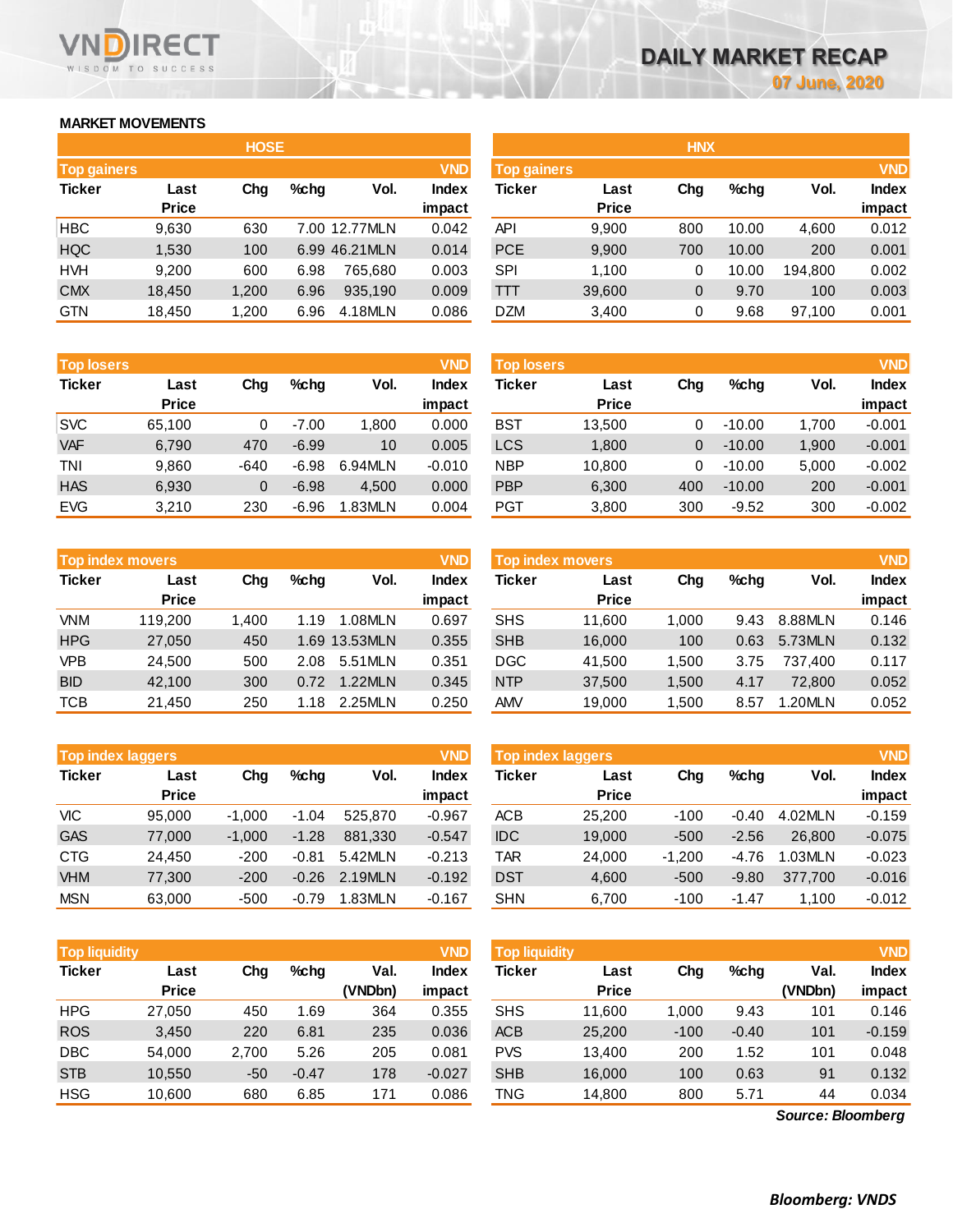

## **FOREIGN ACTIVITIES**

| Volume (Mn'shs)       | <b>HOSE</b> | <b>HNX</b> | Value (VND'bn)        | <b>HOSE</b> | <b>HNX</b> |
|-----------------------|-------------|------------|-----------------------|-------------|------------|
| <b>BUY</b>            | 17.7        | 0.3        | <b>BUY</b>            | 503.7       | 3.7        |
| % of market           | 3.7%        | $0.4\%$    | % of market           | 8.7%        | 0.5%       |
| <b>SELL</b>           | 22.0        | 4.2        | <b>SELL</b>           | 545.0       | 52.0       |
| % of market           | 4.6%        | 6.0%       | % of market           | 9.4%        | 6.8%       |
| <b>NET BUY (SELL)</b> | (4.2)       | (3.9)      | <b>NET BUY (SELL)</b> | (41.2)      | (48.3)     |

*Source: HSX, HNX*



**Foreign net buy/sell (30 days) in VND'bn**

| <b>YTD ACCUMULATION</b> |             |            |                       |             |                               |
|-------------------------|-------------|------------|-----------------------|-------------|-------------------------------|
| Volume (MIn'shs)        | <b>HOSE</b> | <b>HNX</b> | <b>Value (VND'bn)</b> | <b>HOSE</b> | <b>HNX</b>                    |
| <b>BUY</b>              | 1,798.0     | 53.9       | <b>BUY</b>            | 64,985.8    | 614.7                         |
| % of market             | 6.8%        | $1.0\%$    | % of market           | 14.0%       | 0.4%                          |
| <b>SELL</b>             | 2,654.0     | 258.1      | <b>SELL</b>           | 80,934.1    | 2,542.3                       |
| % of market             | 10.0%       | 4.7%       | % of market           | 17.4%       | 1.5%                          |
| <b>NET BUY (SELL)</b>   | (855.9)     | (204.2)    | <b>NET BUY (SELL)</b> | (15, 948)   | (1,927.7)<br>Source: HSX, HNX |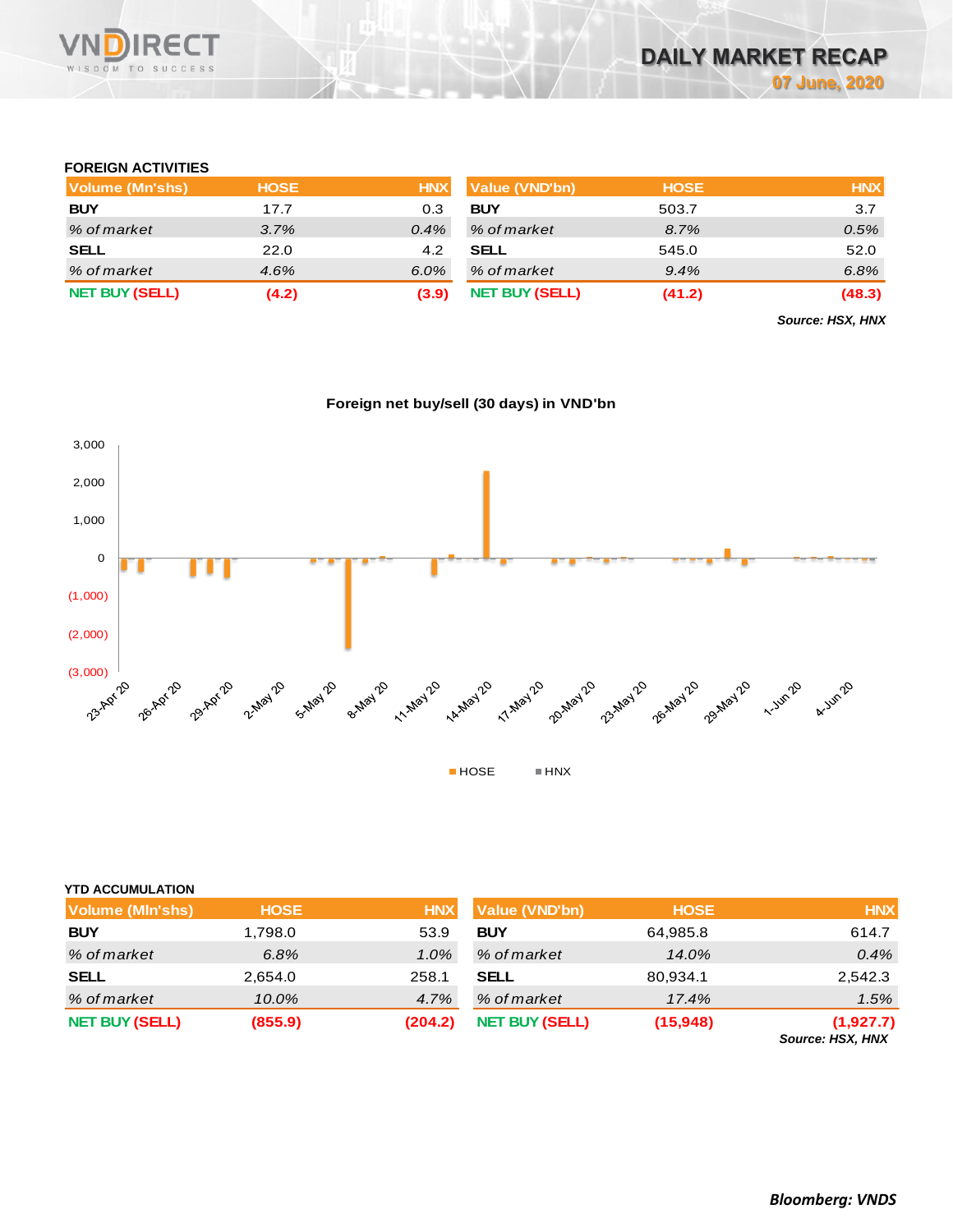### **FOREIGN ACTIVITIES**

WISDOM TO SUCCESS

VND

**RECT** 

|               |                               | <b>HOSE</b> |         |       |                        | <b>HNX</b>                    |                      |               |      |       |                 |  |
|---------------|-------------------------------|-------------|---------|-------|------------------------|-------------------------------|----------------------|---------------|------|-------|-----------------|--|
|               | Top buy by foreigners (value) |             |         |       | <b>VND'bn</b>          | Top buy by foreigners (value) |                      | <b>VND'bn</b> |      |       |                 |  |
| <b>Ticker</b> | Last<br><b>Price</b>          | Chg         | %chg    | Value | <b>Index</b><br>impact | Ticker                        | Last<br><b>Price</b> | Chg           | %chg | Value | Index<br>impact |  |
| <b>VNM</b>    | 119,200                       | 1,400       | 1.19    | 71.3  | 0.697                  | <b>DGC</b>                    | 41,500               | 1,500         | 3.75 | 1.1   | 0.000           |  |
| <b>TCB</b>    | 21,450                        | 250         | 1.18    | 53.1  | 0.250                  | <b>VCS</b>                    | 68,100               | 1,600         | 2.41 | 1.0   | 0.000           |  |
| <b>VHM</b>    | 77,300                        | $-200$      | $-0.26$ | 52.8  | $-0.192$               | <b>NTP</b>                    | 37,500               | 1.500         | 4.17 | 0.3   | 0.000           |  |
| <b>VCB</b>    | 89,000                        | $\pmb{0}$   | 0.00    | 51.0  | 0.000                  | <b>BVS</b>                    | 11,000               | 600           | 5.77 | 0.2   | 0.000           |  |
| <b>FPT</b>    | 48,700                        | 300         | 0.62    | 23.8  | 0.058                  | <b>AMV</b>                    | 19,000               | 1,500         | 8.57 | 0.2   | 0.000           |  |

| Top sell by foreigners (value) |                      |          |         |       | <b>VND'bn</b>   | Top sell by foreigners (value), |                      | <b>VND'bn</b> |         |       |                 |
|--------------------------------|----------------------|----------|---------|-------|-----------------|---------------------------------|----------------------|---------------|---------|-------|-----------------|
| <b>Ticker</b>                  | Last<br><b>Price</b> | Chg      | %chg    | Value | Index<br>impact | <b>Ticker</b>                   | Last<br><b>Price</b> | Chg           | %chg    | Value | Index<br>impact |
| E1VFVN30                       | 13.750               | 50       | 0.36    | 136.8 | 0.000           | <b>PVS</b>                      | 13.400               | 200           | . 52    | 37.1  | 0.000           |
| <b>HPG</b>                     | 27,050               | 450      | 1.69    | 130.8 | 0.355           | <b>SHB</b>                      | 16,000               | 100           | 0.63    | 8.8   | 0.000           |
| <b>TCB</b>                     | 21,450               | 250      | 1.18    | 53.1  | 0.250           | TIG                             | 6,400                | $-100$        | $-1.54$ | 2.0   | 0.000           |
| <b>VHM</b>                     | 77,300               | $-200$   | $-0.26$ | 40.8  | $-0.192$        | <b>SHS</b>                      | 11,600               | 1,000         | 9.43    | 1.6   | 0.000           |
| <b>VIC</b>                     | 95,000               | $-1.000$ | $-1.04$ | 37.7  | $-0.967$        | <b>PGS</b>                      | 15,500               | $-200$        | $-1.27$ | 0.6   | 0.000           |

|                 | Top net buy by foreigners (value) |              |         |       | VND'bn          | Top net buy by foreigners (value) | <b>VND'bn</b> |          |         |       |                        |
|-----------------|-----------------------------------|--------------|---------|-------|-----------------|-----------------------------------|---------------|----------|---------|-------|------------------------|
| <b>Ticker</b>   | Last<br><b>Price</b>              | Chg          | %chg    | Value | Index<br>impact | Ticker                            | Last<br>Price | Chg      | %chg    | Value | <b>Index</b><br>impact |
| VNM             | 119,200                           | 1.400        | 1.19    | 65.4  | 0.697           | <b>DGC</b>                        | 41,500        | 1.500    | 3.75    | 1.1   | 0.000                  |
| <b>VCB</b>      | 89,000                            | $\mathbf{0}$ | 0.00    | 38.4  | 0.000           | <b>VCS</b>                        | 68,100        | 1,600    | 2.41    | 1.0   | 0.000                  |
| <b>VRE</b>      | 28,450                            | 50           | 0.18    | 15.8  | 0.033           | <b>NTP</b>                        | 37,500        | 1,500    | 4.17    | 0.3   | 0.000                  |
| <b>FUEVFVND</b> | 12,340                            | $-80$        | $-0.64$ | 12.6  | 0.000           | <b>BTW</b>                        | 30,100        | $-2,300$ | $-7.10$ | 0.2   | 0.000                  |
| <b>VHM</b>      | 77,300                            | $-200$       | $-0.26$ | 12.0  | $-0.192$        | <b>HHG</b>                        | 1.200         | 0        | 0.00    | 0.1   | 0.000                  |

| Top net sell by foreigners (value) |              |          |         |          | <b>VND'bn</b> | Top net sell by foreigners (value) |              | <b>VND'bn</b> |         |          |        |
|------------------------------------|--------------|----------|---------|----------|---------------|------------------------------------|--------------|---------------|---------|----------|--------|
| <b>Ticker</b>                      | Last         | Chg      | $%$ chg | Value    | Index         | Ticker                             | Last         | Chg           | %chg    | Value    | Index  |
|                                    | <b>Price</b> |          |         |          | impact        |                                    | <b>Price</b> |               |         |          | impact |
| E1VFVN30                           | 13.750       | 50       | 0.36    | $-130.9$ | 0.000         | <b>PVS</b>                         | 13.400       | 200           | 1.52    | $-36.92$ | 0.000  |
| <b>HPG</b>                         | 27,050       | 450      | 1.69    | $-111.2$ | 0.355         | <b>SHB</b>                         | 16,000       | 100           | 0.63    | $-8.83$  | 0.000  |
| <b>TDH</b>                         | 9,690        | 150      | 1.57    | $-30.7$  | 0.004         | TIG                                | 6,400        | $-100$        | $-1.54$ | $-1.95$  | 0.000  |
| <b>VIC</b>                         | 95,000       | $-1.000$ | $-1.04$ | $-24.3$  | $-0.967$      | <b>SHS</b>                         | 11,600       | 1.000         | 9.43    | $-1.58$  | 0.000  |
| <b>MSN</b>                         | 63,000       | $-500$   | $-0.79$ | $-16.6$  | $-0.167$      | <b>PGS</b>                         | 15,500       | $-200$        | $-1.27$ | $-0.61$  | 0.000  |

*5-Jun-20*

*Source: Bloomberg, HOSE, HNX*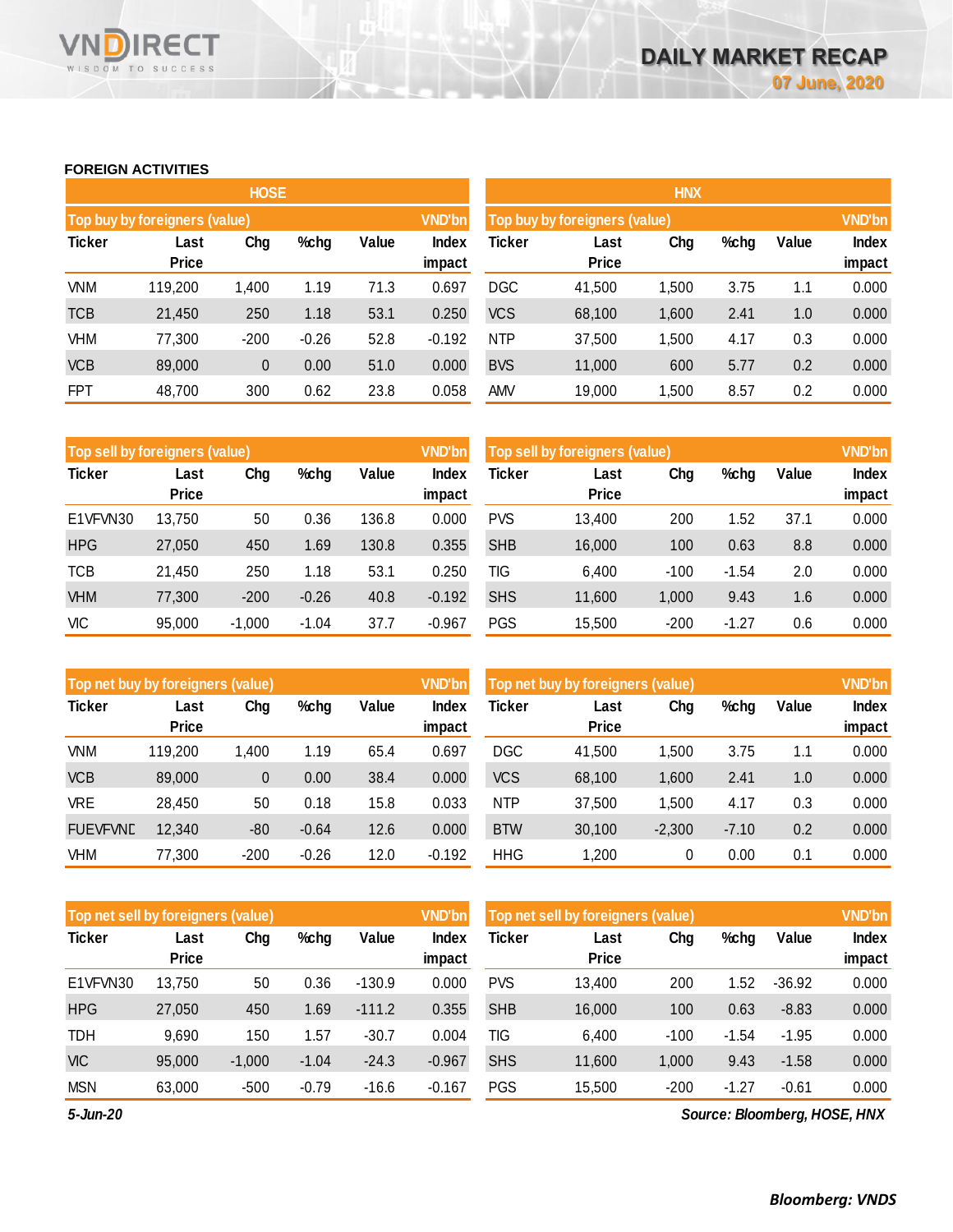# **TOP 60 MARKET CAP STOCKS SNAPSHOT ON HOSE**

**RECT** 

WISDOM TO SUCCESS

VN

| No. Ticker             | <b>Price</b>     |                | Price change (%)  |                    |                | Mkt. Cap Outs. Vol. Float ratio |              |             | Avail. Fil Ave. daily vol. | P/E          | P/B          | <b>ROE</b>      | <b>ROA</b>  |
|------------------------|------------------|----------------|-------------------|--------------------|----------------|---------------------------------|--------------|-------------|----------------------------|--------------|--------------|-----------------|-------------|
|                        | <b>VND</b>       | 1M             | <b>3M</b>         | 6M                 | <b>US\$mln</b> | <b>MIn'shs</b>                  | $\%$         |             | $% (30 days-shs)$          | $\pmb{\chi}$ | $\pmb{\chi}$ | $\%$            | $\%$        |
| 1 VCB VM               | 89,000           | 33.2           | 7.1               | 5.0                | 14,191         | 3,709                           | 25.2         | 6.2         | 1,363,059                  | 18.4         | 3.9          | 22.8            | 1.6         |
| 2 VIC VM               | 95,000           | 2.5            | $-10.0$           | $-18.0$            | 13,815         | 3,382                           | 23.2         | 22.7        | 613,404                    | 45.3         | 4.0          | 10.6            | 1.9         |
| 3 VHM VM               | 77,300           | 21.5           | $-4.6$            | $-16.0$            | 10,932         | 3,290                           | 29.1         | 35.2        | 2,756,662                  | 9.9          | 4.0          | 47.9            | 15.7        |
| 4 VNM VM               | 119,200          | 18.6           | 14.1              | $1.2$              | 8,924          | 1,741                           | 81.8         | 41.2        | 1,552,771                  | 21.9         | 6.9          | 32.5            | 25.0        |
| 5 BID VM               | 42,100           | 19.3           | $-9.8$            | 5.3                | 7,280          | 4,022                           | 19.0         | 12.3        | 1,496,026                  | 19.7         | 2.2          | 12.0            | 0.6         |
| 6 GAS VM               | 77,000           | 17.6           | $-1.4$            | $-21.4$            | 6,336          | 1,914                           | 4.2          | 45.7        | 837,686                    | 13.2         | 2.9          | 23.6            | 17.6        |
| 7 SAB VM               | 179,000          | 18.0           | 5.9               | $-22.8$            | 4,935          | 641                             | 10.4         | 36.6        | 97,777                     | 26.6         | 6.7          | 27.2            | 19.2        |
| 8 CTG VM               | 24,450           | 23.2           | $-6.5$            | 21.6               | 3,914          | 3,723                           | 35.5         | 0.2         | 6,833,014                  | 9.7          | 1.2          | 12.6            | 0.8         |
| 9 TCB VM<br>10 HPG VM  | 21,450<br>27,050 | 23.3           | $-3.8$            | $-7.7$             | 3,228          | 3,500<br>2,761                  | 79.6<br>52.9 | 0.0<br>12.7 | 2,537,521                  | 7.2          | 1.2<br>1.5   | 17.7<br>17.4    | 2.9         |
| 11 MSN VM              | 63,000           | 26.4<br>11.7   | 21.0<br>23.8      | 17.1<br>1.6        | 3,211<br>3,166 | 1,169                           | 25.8         | 9.7         | 10,758,370<br>1,403,662    | 9.8<br>15.9  | 1.7          | 12.7            | 8.3<br>5.4  |
| 12 VRE VM              | 28,450           | 20.8           | $-0.5$            | $-17.5$            | 2,779          | 2,272                           | 39.7         | 18.3        | 4,146,601                  | 23.2         | 2.4          | 10.3            | 7.7         |
| 13 VJC VM              | 114,300          | 2.5            | $-7.1$            | $-21.4$            | 2,574          | 524                             | 46.2         | 11.6        | 436,614                    | 16.1         | 4.0          | 26.3            | 8.7         |
| 14 VPB VM              | 24,500           | 20.4           | $-12.0$           | 25.0               | 2,568          | 2,438                           | 73.3         | 0.0         | 5,895,249                  | 6.5          | 1.3          | 22.7            | 2.6         |
| 15 PLX VM              | 47,000           | 16.3           | $-6.6$            | $-16.5$            | 2,406          | 1,191                           | 8.9          | 6.7         | 1,071,959                  | 54.1         | 3.0          | 5.7             | 2.0         |
| 16 NVL VM              | 54,600           | 3.4            | 1.3               | $-3.4$             | 2,276          | 970                             | 23.0         | 32.4        | 1,150,132                  | 15.2         | 2.3          | 16.3            | 4.3         |
| 17 GVR VM              | 12,900           | 16.2           | <b>N/A</b>        | <b>N/A</b>         | 2,218          | 4,000                           | 100.0        | 12.4        | 1,680,917                  | 15.7         | 1.1          | 7.1             | 4.2         |
| 18 MBB VM              | 17,900           | 13.3           | $-13.3$           | $-18.1$            | 1,856          | 2,411                           | 74.6         | 0.0         | 7,059,987                  | 5.3          | 1.0          | 20.1            | 1.9         |
| 19 HVN VM              | 28,250           | 8.7            | 9.5               | $-21.0$            | 1,723          | 1,418                           | 3.9          | 20.7        | 1,155,737                  | 17.1         | 2.2          | 12.9            | 3.0         |
| 20 MWG VM              | 86,100           | 8.6            | $-18.4$           | $-22.2$            | 1,676          | 453                             | 90.0         | 0.0         | 1,248,308                  | 9.8          | 2.9          | 33.6            | 11.7        |
| 21 FPT VM              | 48,700           | 10.0           | 2.6               | 2.0                | 1,641          | 784                             | 75.5         | 0.0         | 2,139,967                  | 11.7         | 2.6          | 23.4            | 10.3        |
| 22 BVHVM               | 49,750           | 10.6           | $-9.9$            | $-24.8$            | 1,588          | 742                             | 31.9         | 20.6        | 872,379                    | 38.1         | 1.9          | 5.3             | 0.7         |
| 23 HDB VM              | 27,500           | 27.0           | $-1.8$            | $-1.4$             | 1,142          | 966                             | 72.3         | 8.8         | 1,306,817                  | 7.5          | 1.4          | 20.8            | 1.6         |
| 24 POW VM              | 10,550           | 9.2            | 3.4               | $-16.6$            | 1,062          | 2,342                           | 87.9         | 37.4        | 5,832,529                  | 10.3         | 0.9          | 9.4             | 4.4         |
| 25 EIB VM              | 17,700           | 18.0           | 2.3               | 5.4                | 936            | 1,229                           | 94.0         | 0.0         | 430,847                    | 22.9         | 1.3          | 6.1             | 0.6         |
| 26 STB VM              | 10,550           | 17.6           | $-13.5$           | 5.0                | 818            | 1,804                           | 96.2         | 14.5        | 11,090,860                 | 7.9          | 0.7          | 9.0             | 0.5         |
| 27 TPB VM              | 21,950           | 24.7           | $-0.2$            | 0.7                | 771            | 817                             | 53.3         | 0.0         | 171,996                    | 5.7          | 1.3          | 25.6            | 2.0         |
| 28 HNG VM              | 15,500           | 19.7           | 16.1              | 6.9                | 739            | 1,109                           | 18.8         | 48.7        | 775,420                    | <b>N/A</b>   | 1.8<br>2.9   | $-23.3$<br>26.0 | $-8.5$      |
| 29 PNJ VM<br>30 BHN VM | 63,700<br>56,000 | 13.8<br>7.1    | $-22.0$<br>$-8.2$ | $-22.3$<br>$-28.1$ | 617<br>558     | 225<br>232                      | 69.3<br>0.9  | 0.0<br>31.5 | 936,410<br>14,476          | 12.1<br>35.1 | 2.9          | 8.4             | 16.1<br>4.8 |
| 31 KDH VM              | 23,350           | 11.2           | $-5.8$            | $-13.5$            | 527            | 525                             | 73.5         | 5.1         | 733,364                    | 13.1         | 1.6          | 13.1            | 8.4         |
| 32 DHG VM              | 92,700           | $-1.2$         | $-1.3$            | $-1.4$             | 521            | 131                             | 5.2          | 45.6        | 24,067                     | 18.4         | 3.4          | 20.2            | 16.1        |
| 33 REE VM              | 32,000           | 6.7            | $-0.6$            | $-11.1$            | 427            | 310                             | 57.8         | 0.0         | 625,310                    | 6.4          | 1.0          | 16.0            | 8.2         |
| 34 PDR VM              | 26,300           | 13.6           | 14.1              | 6.9                | 419            | 370                             | 37.2         | 45.9        | 836,148                    | 11.1         | 2.4          | 23.0            | 7.5         |
| 35 SSIVM               | 15,700           | 24.1           | 8.4               | $-7.1$             | 406            | 601                             | 83.4         | 49.6        | 4,365,062                  | 12.9         | 1.0          | 7.8             | 2.7         |
| 36 SBT VM              | 15,050           | 6.4            | $-27.8$           | $-19.1$            | 380            | 587                             | 18.4         | 94.1        | 2,426,612                  | 88.2         | 1.2          | 1.5             | 0.6         |
| 37 VGC VM              | 19,000           | 9.8            | 2.7               | 3.3                | 366            | 448                             | 12.3         | 39.2        | 310,462                    | 13.1         | 1.3          | 10.1            | 3.5         |
| 38 PPC VM              | 25,850           | 5.5            | $-4.3$            | $-6.5$             | 356            | 321                             | 24.6         | 32.6        | 177,739                    | 7.2          | 1.4          | 19.3            | 16.7        |
| 39 LGC VM              | 42,900           | 2.1            | $-4.7$            | 10.0               | 356            | 193                             | 0.6          | 4.0         | 455                        | 23.9         | 2.7          | 12.0            | 3.2         |
| 40 GEX VM              | 17,450           | 15.9           | 2.0               | $-12.8$            | 353            | 470                             | 83.9         | 33.8        | 2,681,263                  | 13.2         | 1.3          | 10.6            | 3.3         |
| 41 TCH VM              | 22,350           | 1.8            | $-32.1$           | $-20.3$            | 339            | 353                             | 50.0         | 44.6        | 1,474,435                  | 12.0         | 1.7          | 14.5            | 8.4         |
| 42 PHR VM              | 54,600           | 24.0           | 14.5              | $-0.5$             | 318            | 135                             | 32.7         | 39.0        | 1,690,900                  | 14.0         | 2.8          | 18.8            | 10.2        |
| 43 KDC VM              | 33,450           | 83.3           | 82.8              | 73.8               | 296            | 206                             | 52.3         | 81.4        | 481,810                    | 107.3        | $1.2$        | 1.1             | 0.5         |
| 44 VHC VM              | 37,200           | 26.5           | 16.1              | $-7.0$             | 291            | 182                             | 50.1         | 67.5        | 638,634                    | 5.7          | 1.3          | 21.7            | 16.1        |
| 45 KBC VM              | 14,400           | 11.6           | $-3.4$            | $-2.0$             | 291            | 470                             | 72.3         | 26.9        | 3,361,830                  | 7.7          | 0.7          | 9.5             | 5.0         |
| 46 VPI VM              | 41,300           | $-1.8$         | $-0.6$            | $-0.7$             | 284            | 160                             | 100.0        | 45.1        | 694,668                    | 13.1         | 2.7          | 21.4            | 6.5         |
| 47 SCS VM              | 130,000          | 25.0           | 16.3              | $-4.1$             | 281            | 50                              | 98.6         | 27.6        | 41,384<br>3,640,722        | 14.0         | 7.0          | 53.4            | 49.1        |
| 48 DXG VM<br>49 HPX VM | 12,000           | 27.7<br>$-0.6$ | $-6.6$            | $-13.7$<br>18.1    | 268<br>267     | 519<br>230                      | 83.6<br>33.7 | 9.1<br>35.2 | 282,460                    | 5.2          | 0.9          | 15.9<br>15.9    | $5.5\,$     |
| 50 GMD VM              | 27,000<br>20,850 | 15.8           | 15.0<br>8.6       | $-10.5$            | 266            | 297                             | 80.4         | 0.0         | 428,163                    | 14.1<br>13.2 | 2.1<br>1.0   | 7.8             | 6.2<br>5.0  |
| 51 NT2 VM              | 21,350           | 7.0            | 7.3               | $-5.3$             | 264            | 288                             | 32.3         | 31.1        | 404,201                    | 8.4          | 1.4          | 18.1            | 9.3         |
| 52 HCM VM              | 20,000           | 25.8           | 10.2              | $-16.0$            | 262            | 305                             | 39.6         | 46.7        | 2,381,456                  | 13.5         | 1.4          | 12.0            | 7.5         |
| 53 NLG VM              | 24,250           | 8.3            | $-7.6$            | $-12.1$            | 260            | 250                             | 61.3         | 1.5         | 985,193                    | 6.8          | 1.1          | 17.5            | 8.8         |
| 54 DPM VM              | 14,850           | 10.8           | 17.9              | 16.0               | 250            | 391                             | 32.1         | 36.7        | 3,245,764                  | 14.8         | 0.7          | 5.4             | 3.9         |
| 55 DBC VM              | 54,000           | 98.2           | 220.9             | 156.6              | 243            | 105                             | 68.8         | 41.3        | 3,476,999                  | 9.2          | 1.7          | 20.6            | 6.8         |
| 56 VCF VM              | 211,100          | 3.0            | 7.2               | 14.1               | 241            | 27                              | 1.5          | 48.5        | 192                        | 8.3          | 3.6          | 44.2            | 32.0        |
| 57 HT1 VM              | 14,650           | 13.6           | 6.9               | $-1.0$             | 240            | 382                             | 97.0         | 42.6        | 265,592                    | 7.6          | 1.0          | 13.8            | 7.4         |
| 58 CTD VM              | 73,200           | 20.0           | 8.9               | 14.9               | 240            | 76                              | 67.3         | 2.4         | 425,448                    | 9.1          | 0.7          | 7.3             | 4.3         |
|                        |                  |                |                   |                    |                |                                 |              |             |                            |              |              |                 |             |
| 59 HAG VM              | 5,420            | 56.6           | 55.7              | 46.5               | 216            | 927                             | 64.3         | 41.0        | 4,923,549                  | 45.6         | 0.4          | 0.9             | 0.3         |